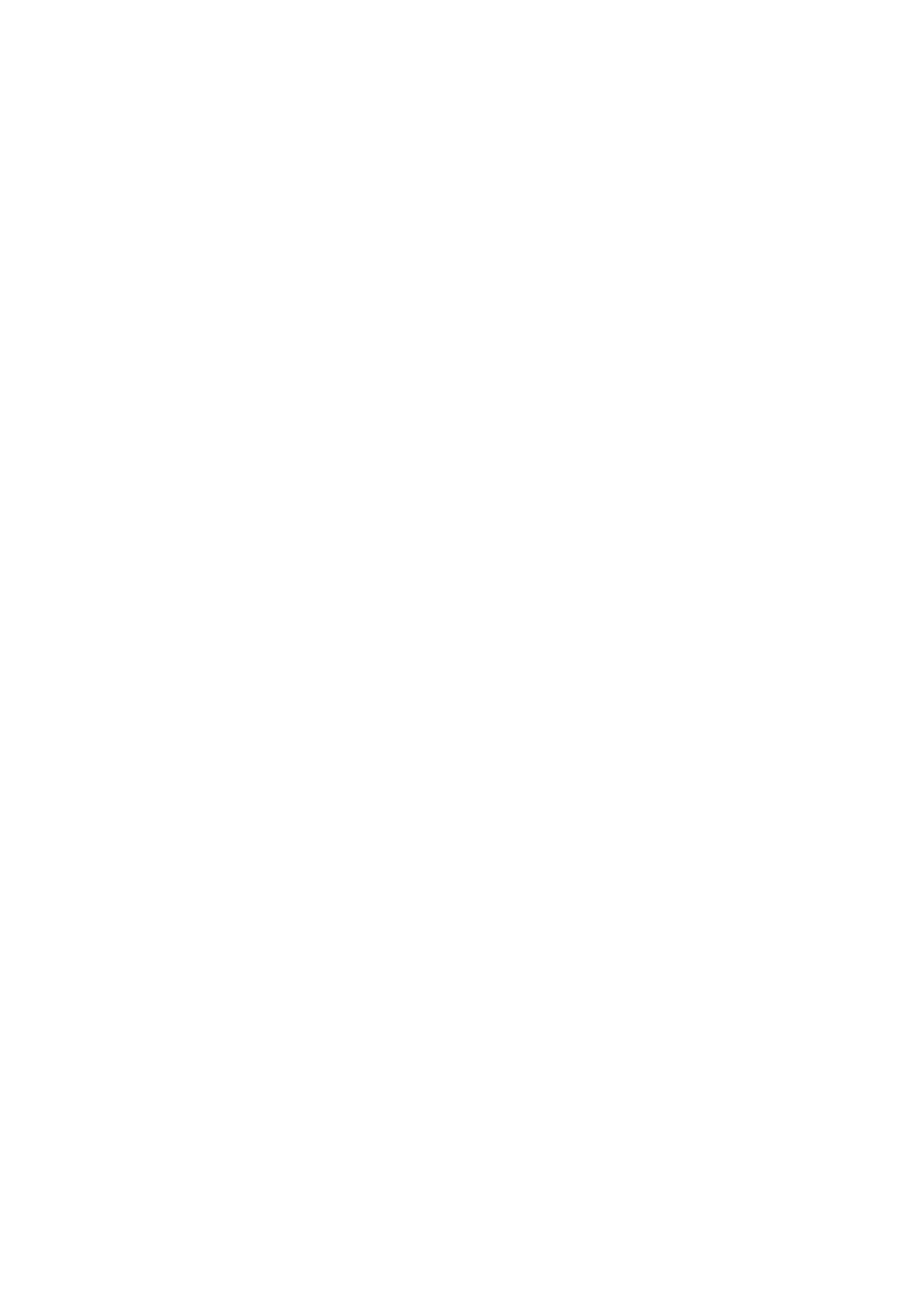

Resolution number IMSB/2018/30

MOVED by IMSB Member T Henare, seconded by IMSB Member L Ngamane:

That the Independent Maori Statutory Board:

a) accept the apology from Renata Blair, Dennis Kirkwood and James Brown for absence.

#### **CARRIED**

#### **2 Declaration of Interest**

There were no declarations of interest.

#### **3 Confirmation of Minutes**

Resolution number IMSB/2018/31

MOVED by IMSB Member T Kake, seconded by Deputy Chairperson G Wilcox:

That the Independent Maori Statutory Board:

a) confirm the ordinary minutes of its meeting, held on Monday, 6 August 2018, including the confidential section, as a true and correct record.

#### **CARRIED**

#### **4 Extraordinary Business**

Additonal Late Report refer to minutes item 14

Independent Māori Statutory Board Appointment to 2018 Board intern programme for CCO's.

#### **5 Financial Management Report July 2018**

Resolution number IMSB/2018/32

MOVED by IMSB Member L Ngamane, seconded by IMSB Member T Henare:

That the Independent Maori Statutory Board:

a) receives this Financial Report to 31<sup>st</sup> July 2018

#### **CARRIED**

#### **6 Financial Management Report August 2018**

Resolution number IMSB/2018/33

MOVED by IMSB Member T Hohneck, seconded by Deputy Chairperson G Wilcox:

That the Independent Maori Statutory Board:

a) receives the Financial Management Report 31<sup>st</sup> August 2018

#### **CARRIED**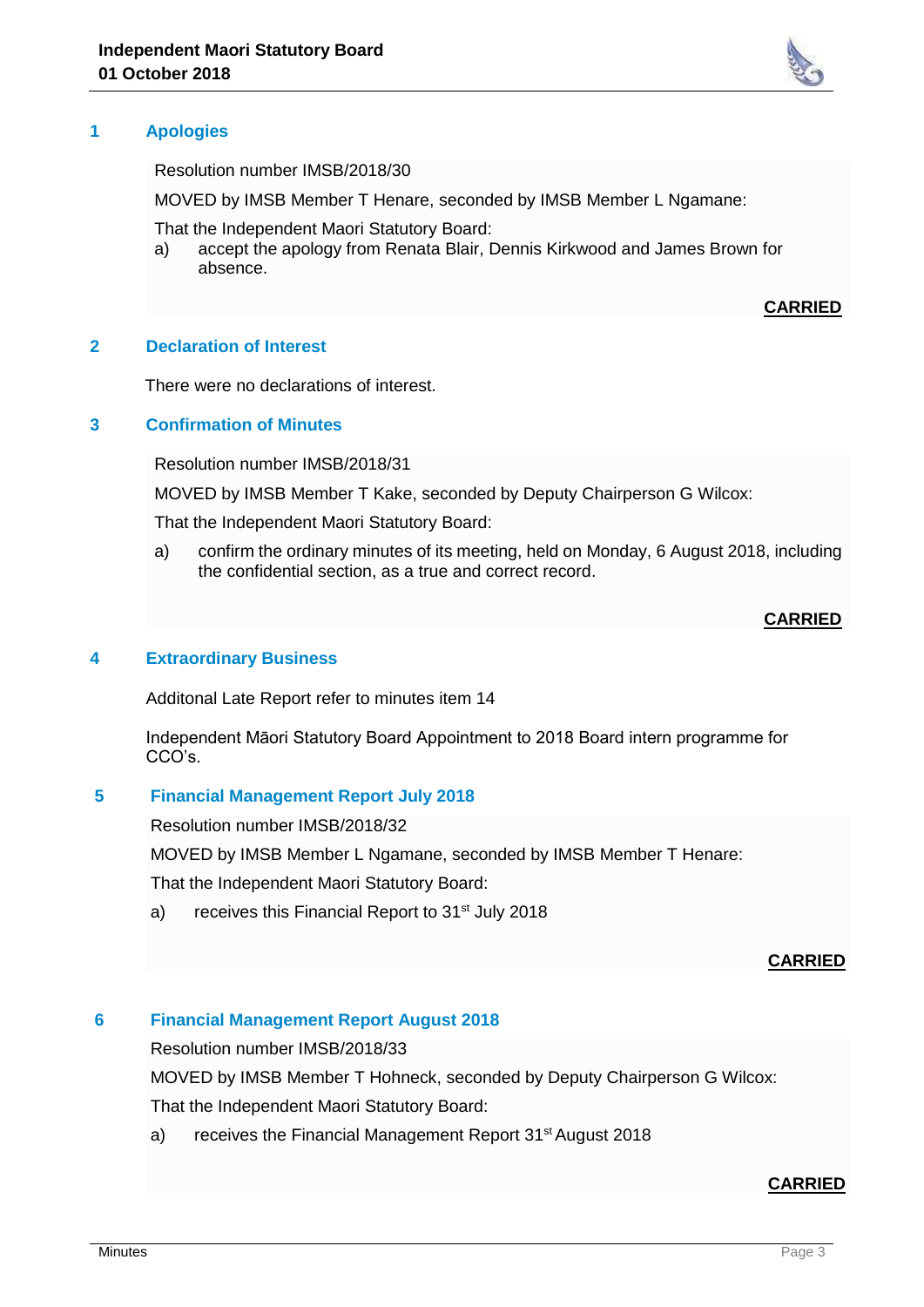

# **7 Update Board Strategic Priorities Report - October 2018**

Resolution number IMSB/2018/34

MOVED by IMSB Member L Ngamane, seconded by IMSB Member T Kake: That the Independent Maori Statutory Board:

a) receive the Board Strategic Work Priorities Report October 2018

### **CARRIED**

# **8 Quality Affordable Housing for Māori**

Resolution number IMSB/2018/35

MOVED by IMSB Member T Kake, seconded by IMSB Member T Henare:

That the Independent Maori Statutory Board:

- a) receive the report on Quality Affordable Housing for Māori;
- b) approve the final draft Kainga strategic action plan to be circulated for consultation.

#### **CARRIED**

# **9 Independent Māori Statutory Board Appointment to Public Safety and Bylaw Hearing Panel**

Resolution number IMSB/2018/36

MOVED by IMSB Member T Henare, seconded by IMSB Member T Hohneck:

That the Independent Maori Statutory Board:

- a) receive the report
- b) appoint Board member Renata Blair onto the Public Safety and Bylaw Hearing Panel

#### **CARRIED**

#### **10 International Travel Approval**

Resolution number IMSB/2018/37

MOVED by Deputy Chairperson G Wilcox, seconded by IMSB Member T Kake:

That the Independent Maori Statutory Board:

- a) receives the report
- b) approves retrospective international travel for Board member Tau Henare to attend the PrefabAus 2018 conference in Brisbane, Australia on the 11-12 September 2018

#### **CARRIED**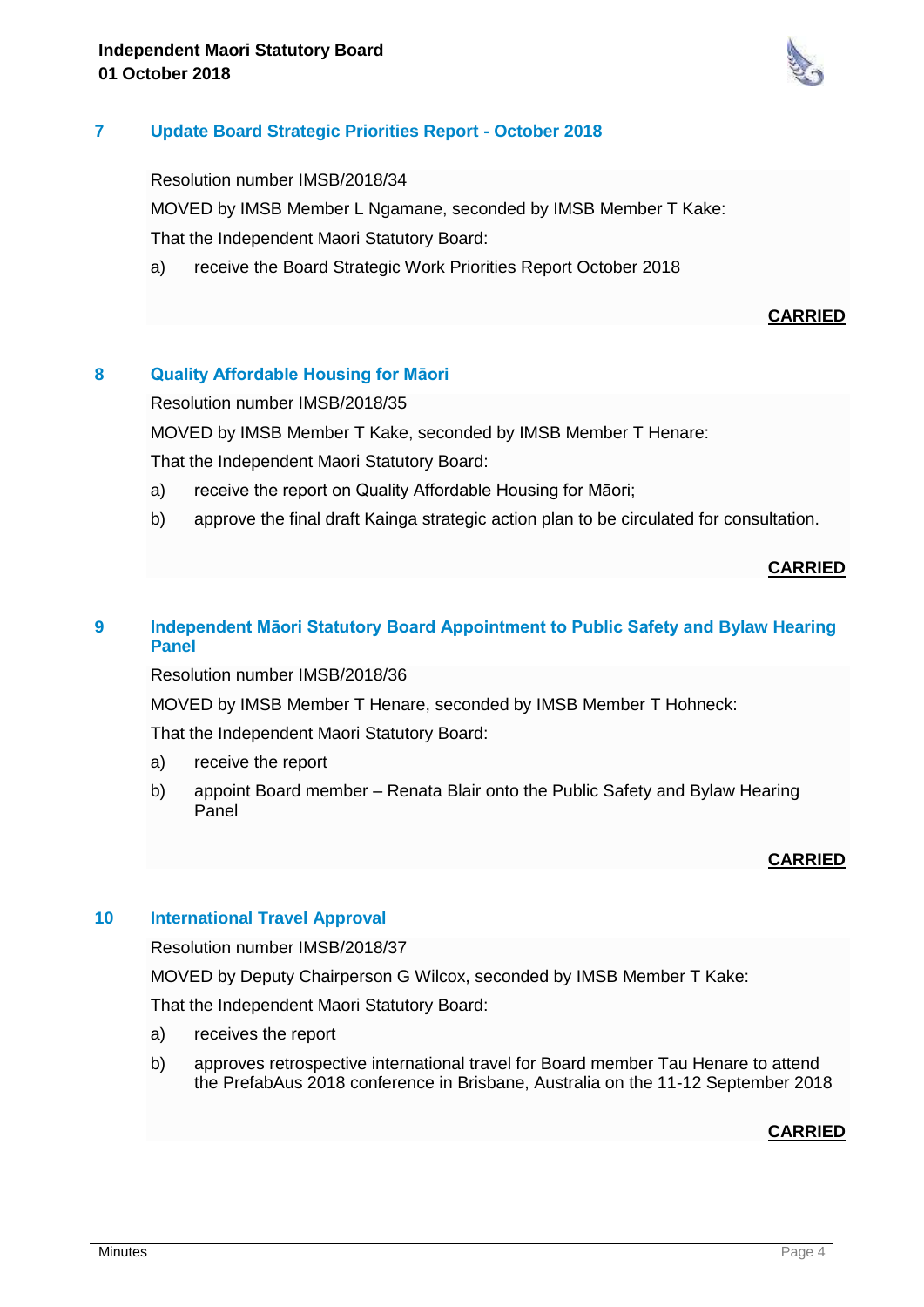

**11 Update Te Tiriti o Waitangi Report and 2018 Treaty Audit Response Programme** Resolution number IMSB/2018/38 MOVED by IMSB Member T Henare, seconded by IMSB Member L Ngamane: That the Independent Maori Statutory Board: a) receives the report

#### **CARRIED**

# **12 Independent Māori Statutory Board Schedule of Meetings 2019**

Resolution number IMSB/2018/39

MOVED by IMSB Member T Hohneck, seconded by IMSB Member T Henare:

That the Independent Maori Statutory Board:

a) receives the report

b) approves the Independent Māori Statutory Board Schedule of Meetings 2019, except exclude Monday 2<sup>nd</sup> December 2019

#### **CARRIED**

# **13 Update on Response to Cultural Landscaps / Sites of Significance**

Resolution number IMSB/2018/40

MOVED by IMSB Member T Hohneck, seconded by IMSB Member L Ngamane:

That the Independent Maori Statutory Board:

a) receive the report on "An Update on Responses to Cultural Landscapes/ Sites of Significance".

#### **CARRIED**

# **14 Independent Māori Statutory Board Appointment to 2018 Board intern programme for CCO's**

Resolution number IMSB/2018/41

MOVED by Chairperson D Taipari, seconded by IMSB Member T Hohneck:

That the Independent Maori Statutory Board:

- a) receive the report
- b) appoint Board member Tau Henare onto the 2018 Board intern programme for CCO's

**CARRIED**